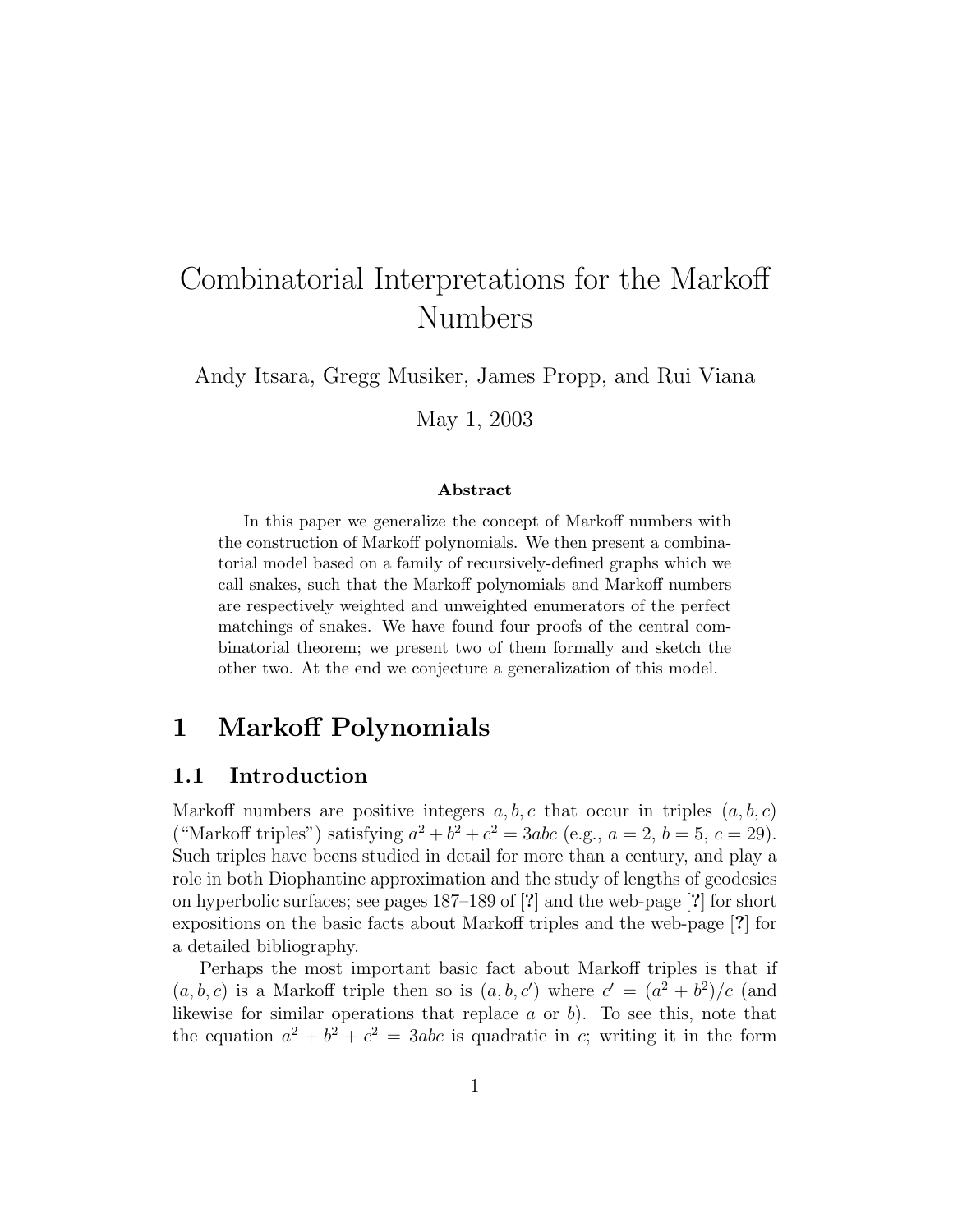$c^2 - (3ab)c + (a^2 + b^2) = 0$ , we see that, for fixed a, b, the two roots c, c' satisfy  $c + c' = 3ab$  and  $cc' = a^2 + b^2$ . The first equation tells us that c' is an integer (since that  $a, b$ , and  $c$  are), and the second equation tells us that  $c'$ is positive (since that  $a, b$ , and  $c$  are).

Almost as important is the fact that every Markoff triple can be obtained from the initial Markoff triple  $(1, 1, 1)$  by repeatedly applying the replacement operation  $(a, b, c) \mapsto (a, b, c')$  and its two siblings. This was first proved by Markoff himself [?], and is easily proved by a descent argument.

Fomin and Zelevinsky recognized that these three replacement operations generate a cluster algebra (see [?] for background on cluster algebras) and studied triples of rational functions obtained from the triple  $(x, y, z)$  of formal indeterminates by repeated application of the three replacement operations. Following this idea, we study triples of rational functions  $(f(x, y, z), g(x, y, z), h(x, y, z))$ satisfying the relation

$$
f^{2} + g^{2} + h^{2} = \frac{x^{2} + y^{2} + z^{2}}{xyz} fgh
$$

Equivalently, if we let

$$
K(a, b, c) := \frac{a^2 + b^2 + c^2}{abc}
$$

we may write the above relation as

$$
K(f, g, h) = K(x, y, z)
$$

Clearly the triple  $(x, y, z)$  satisfies this relation. We define replacement operations  $u, v$  and  $w$ :

$$
u(f, g, h) = (\frac{g^2 + h^2}{f}, g, h) = (f', g, h),
$$
  

$$
v(f, g, h) = (f, \frac{f^2 + h^2}{g}, h) = (f, g', h),
$$
  

$$
w(f, g, h) = (f, g, \frac{f^2 + g^2}{h}) = (f, g, h').
$$

If  $(f, g, h)$  satisfies the defining relation, then so do  $u(f, g, h)$ ,  $v(f, g, h)$  and  $w(f, g, h)$ . Note that u, v, and w are involutions (i.e.,  $u(u(f, g, h)) = (f, g, h)$ , and likewise for  $v$  and  $w$ ; so in considering triples obtained by repeated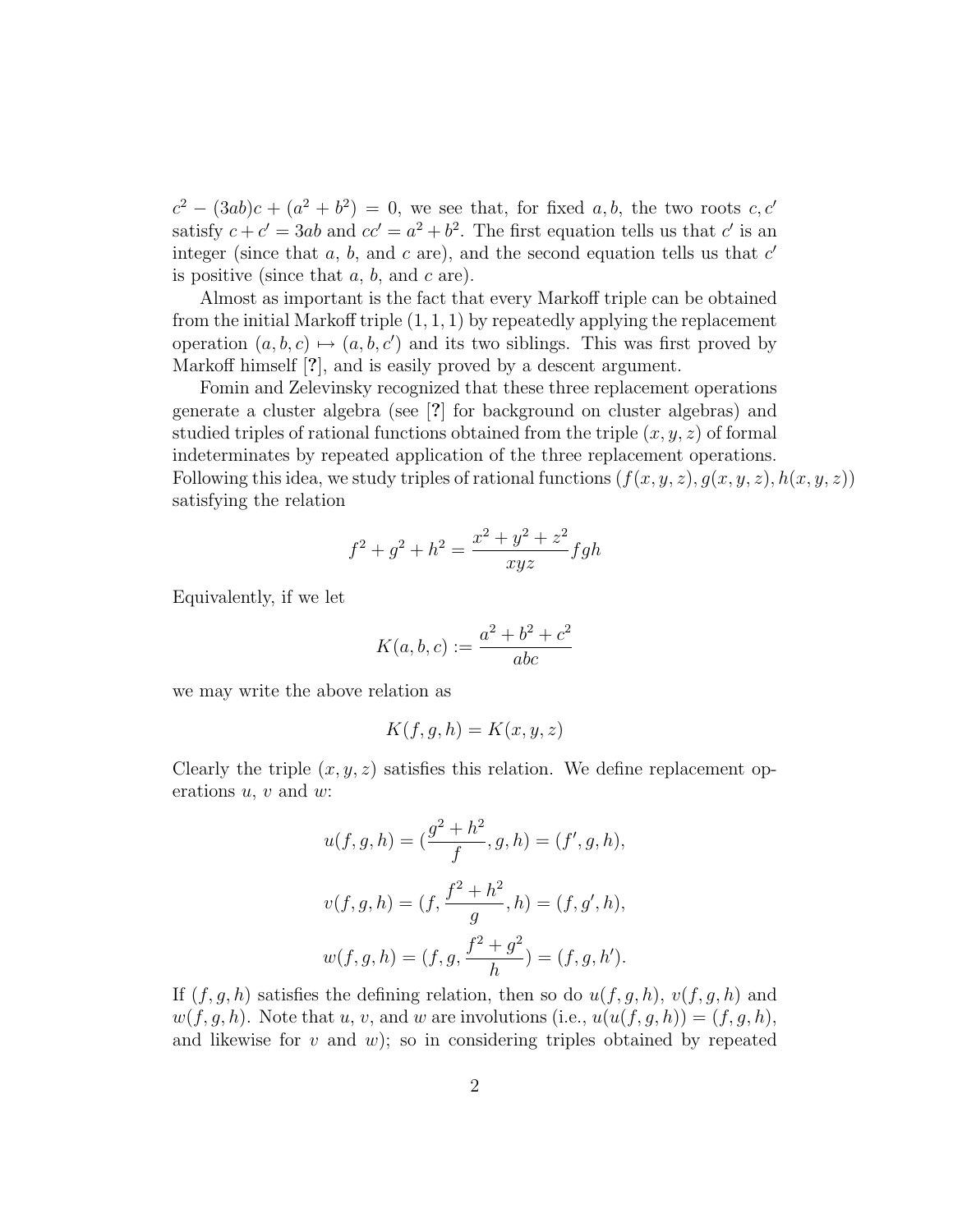application of our basic substitutions, we may limit ourselves to compositions of  $u, v$ , and  $w$  in which none of the three operations occurs twice in succession.

Fomin and Zelevinsky observed that the rational functions that arise from  $(x, y, z)$  by repeating application of u, v, and w are Laurent polynomials (i.e., elements of  $\mathbf{Z}[x, x^{-1}, y, y^{-1}, z, z^{-1}]$ , and they proved that this holds in a quite general setting (see Theorem 1.10 in [?]). We can prove Laurentness directly for our problem by viewing the defining relation

$$
f^{2} + g^{2} + h^{2} = \frac{x^{2} + y^{2} + z^{2}}{xyz} fgh
$$

in turn as a quadratic in f, g, or h; this tells us that  $f', g'$ , and h', in addition to satisfying the multiplicative relations

$$
hh' = f^2 + g^2 \tag{1}
$$

etc., also satisfy the additive relations

$$
h + h' = K(x, y, z)fg
$$
 (2)

etc. If f, g, and h are Laurent polynomials, then so is  $h' = h - K(x, y, z)fg$ . Thus, it is easy to see that if  $(f, g, h)$  is a triple of Laurent polynomials then so are  $u(f, g, h)$ ,  $v(f, g, h)$ , and  $w(f, g, h)$ . We refer to Laurent polynomials that arise in this fashion as Markoff polynomials.

Fomin and Zelevinsky also observed that the coefficients of Markoff polynomials seem to be positive, but they did not prove that this holds in general, as such positivity assertions were not within the scope of the methods they used. One might at first suppose that the relation (1) gives a proof of positivity by induction, but it does not; there are many circumstances in which a ratio of two polynomials with positive coefficients is a polynomial with some coefficients negative (e.g.,  $(x^3 + y^3)/(x + y)$ ).

In this article, we will prove the positivity conjecture of Fomin and Zelevinsky by giving a combinatorial interpretation of all the coefficients. Specifically, we will show that each Markoff polynomial  $p(x, y, z)$  is associated with a finite graph G whose edges are labeled  $x, x^{-1}, y, y^{-1}, z$ , and  $z^{-1}$ . A perfect matching of such a graph  $G$  is a collection of edges of  $G$  such that each vertex of G belongs to one and only one edge in the collection. If we assign to each perfect matching a weight equal to the product of the labels associated with its edges then the numerator of  $p(x, y, z)$  (when  $p(x, y, z)$  is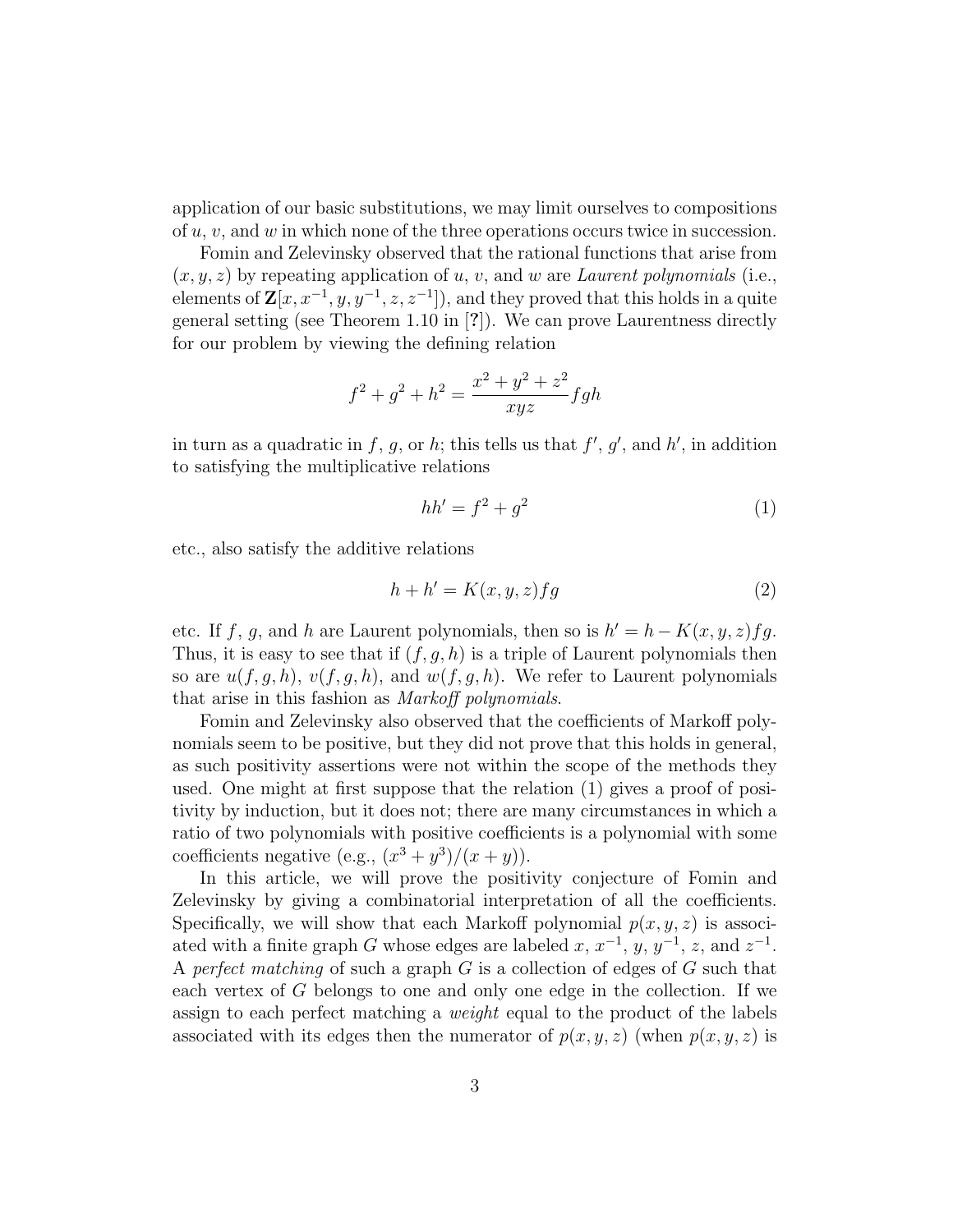written in reduced form as a polynomial divided by a monomial) turns out to be the sum of the weights of all the perfect matchings of  $G$ , which by its very definition can be seen to be a Laurent polynomial with positive coefficients.

Two important special cases of Markoff numbers arise from applying the replacement operations in the sequence  $u, v, u, v, u, v, \ldots$  and in the sequence  $u, v, w, u, v, w, \ldots$  In the former case, the numbers grow as slowly as possible, and are just the alternate Fibonacci numbers  $1, 2, 5, 13, 34, 89, \ldots$ ; our general combinatorial interpretation Markoff numbers specializes in this case to a well-known combinatorial interpretation of the Fibonacci numbers in terms of perfect matchings of the 2-by-n grid (see e.g.  $[?]$ ). The case of the replacement-sequence  $u, v, w, u, v, w, \ldots$ , whose terms grow as rapidly as possible, is less well-known; the resulting sequence  $1, 2, 5, 29, 433, 37666, \ldots$  was most recently reinvented by Dana Scott [?]. We show that these successive numbers count the perfect matchings in an infinite sequence of graphs, each nested in the next. Moreover, the union of these graphs is of interest in its own right. [ADD SOMETHING ABOUT THIS? MAYBE LATER?]

An important and long-standing conjecture about Markoff numbers concerns their purported "uniqueness". That is, each Markoff number arises from repeated substitution operations in essentially only one way. To make this precise, we define a graph whose vertices are Markoff triples, with an edge joining two vertices if the associated Markoff triples are related by an elementary substitution operation. Markoff showed that this graph is connected. It is fairly simple to show that this connected graph must in fact be a 3-regular tree (this only requires that one show that if  $(a, b, c)$  is a Markoff triple with  $a < b < c$ , then  $a' > a$  and  $b' > b$ , so that the triples  $(a', b, c)$ and  $(a, b', c)$  are both more "complicated" than the triple  $(a, b, c)$ ). Thus the Markoff triples are in bijection with *reduced words* consisting of the symbols  $u, v$ , and  $w$  such that no symbol appears twice in succession.

The uniqueness claim may be stated as follows: for every Markoff number m, the Markoff triples of the form  $(a, b, m)$  form a connected 2-regular subtree (i.e., a bi-infinite path) in the tree, related by substitution operations that replace  $a$  or  $b$  but not  $m$ .

Our combinatorial interpretation of Markoff numbers does not shed any direct light on the uniqueness conjecture. However, we will show in a separate article that the Markoff polynomials are unique in the way that Markoff numbers are conjectured to be. This result has an application to the study of hyperbolic surfaces; in particular, it implies that almost all hyperbolic structures on the once-punctured torus have the property that all simple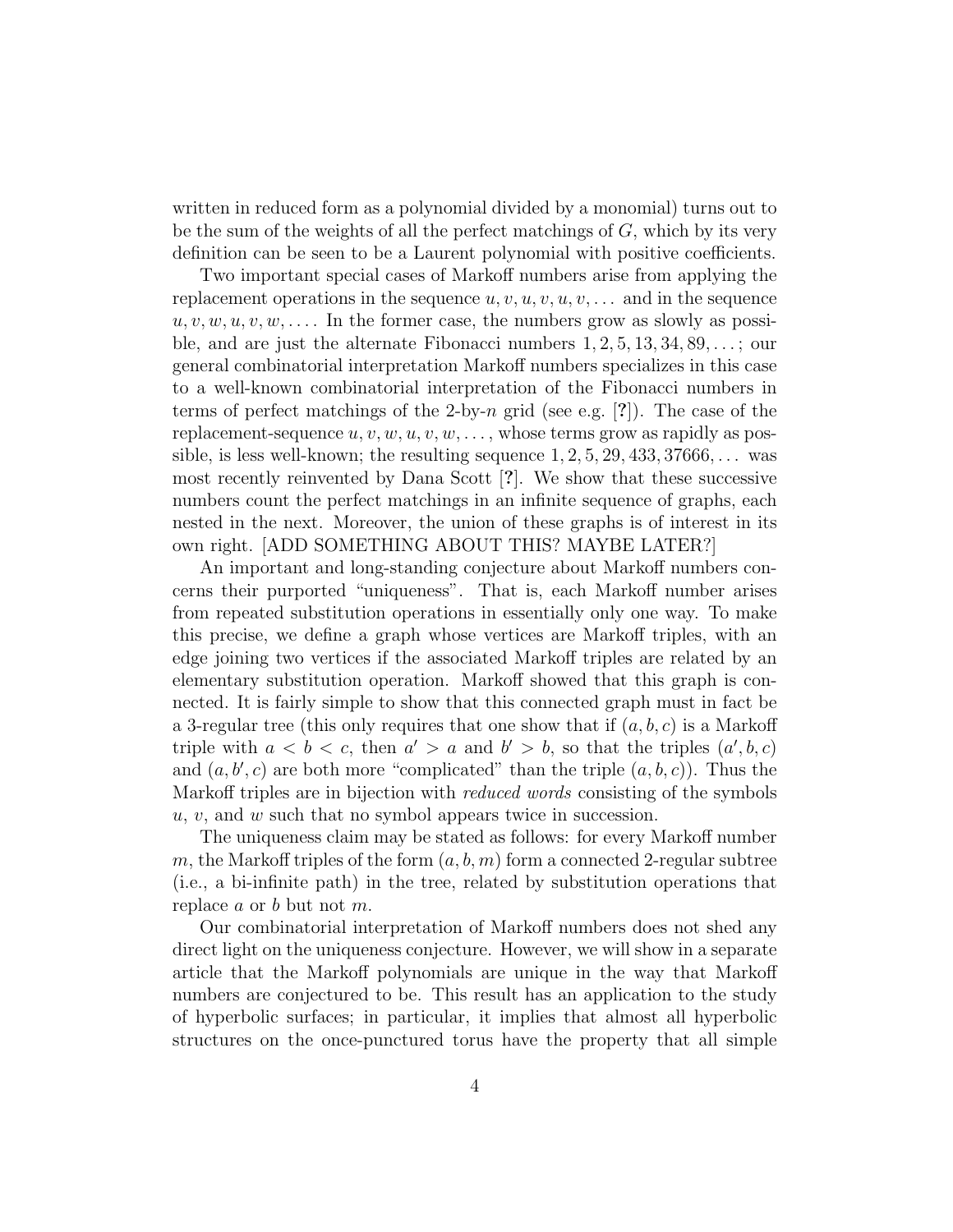geodesics that are not related by a symmetry of the surface have distinct hyperbolic length.

This research was conducted as part of the Research Experiences in Algebraic Combinatorics program run by Professor Propp during the 2001– 2002 and 2002–2003 academic years at Harvard University, with participation from students at Boston College, Brandeis University, Harvard University, the Massachusetts Institute of Technology, Northeastern University, the University of Massachusetts (Boston), and Wellesley College. Funding for R.E.A.C.H. was provided by the National Science Foundation (through its REU Supplement program), the National Security Agency, and Harvard University (from NSF funds provided to it through the VIGRE Program).

#### 1.2 Snake graphs

#### 1.3 Definition

Snakes are (undirected) weighted graphs that will serve as our combinatorial model for the Markoff polynomials. More specifically, snakes are finite subgraphs of the square grid formed by taking a union of cells, where a cell consists of four cyclically connected vertices of the grid and the edges that join them, and where the cells that form a snake can be ordered in a linear fashion, so that each cell is either immediately to the right of or immediately above the preceding cell.

Like Markoff polynomials, snakes come in triples and are constructed with the use of three operations that act on these triples. The starting point is simply the triple of empty graphs. We will call the graph operations  $U, V$ and  $W$ , and as the notation suggests they will have effects similar to those of the operations u, v and w. A snake will be represented by a string of the letters  $U, V$  and  $W$ , where we do not allow a letter to appear consecutively (corresponding to the fact that the symbols  $u, v$ , and  $w$  cannot be repeated in the reduced word associated with a triple of Markoff numbers).

The operation W will replace the third component of the triple  $(F, G, H)$ by a new graph  $H'$  obtained by joining together a copy of F and a copy of G with an intervening extra unit containing four vertices and four edges, two of weight x and two of weight y (a square unit). The square unit will be connected to the ends of the other two components by four edges of weight z, as shown in Figure 1.

Note that the square unit could be connected to the snakes in two different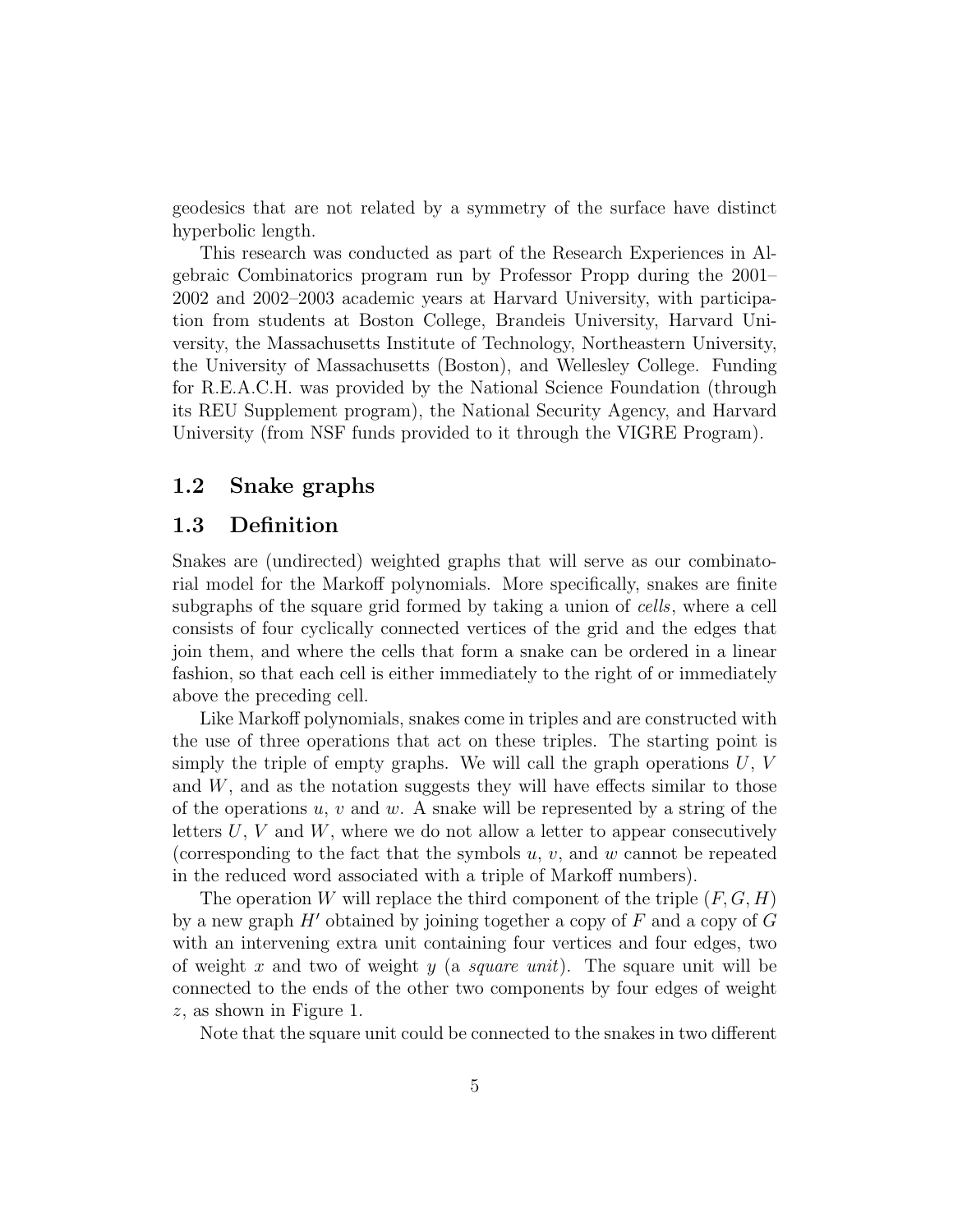$$
\begin{array}{cc}\n\sum_{x \sim \overline{y}} x & W \left( \begin{array}{c|c} \overline{F} \end{array}, G \end{array}, H \right) = \left( \begin{array}{c|c} \overline{F} \end{array}, G \end{array}, \begin{array}{c} \sum_{x \sim \overline{y}} x \\ \overline{F} \end{array} \right) \\
\begin{array}{cc}\n\text{(a)} & \text{(b)}\n\end{array}
$$

Figure 1: (a) The square unit. (b) The operation  $W$  in action.

ways: with the square unit appearing above  $F$  and to the left of  $G$ , as shown, or appearing to the right of  $F$  and below  $G$ . As will be shown later, exactly one of these possible positions will form a graph that is invariant under 180 degree rotation, and that will be the correct position of the square unit. We will informally write H as  $FG$  to signify that H results from joining F to G by way of a square unit, with  $F$  to the left of, and below,  $G$ ; we say  $G$  is on top of F. (Note that because of the aforementioned rotational symmetry, we could also obtain the graph  $H'$  as  $GF$ , with F on top.)

The operations U and V are defined analogously, with U acting on the first component of the triple and V acting on the second component. A small drawback of our model is that this assignment of weights to the edges will only generate a direct correspondence with Markoff polynomials if the operation  $W$  is the first one applied. Otherwise, a different assignment of weights to edges is required. However, in the study of Markoff numbers we lose no generality in assuming that  $w$  is applied first (and indeed, we lose no generality in further assuming that  $v$  is applied second, although we will not make use of this fact here). Hence in succeeding sections we will only consider snakes constructed through a sequence of operations of which the first is  $W$ .

Figure 2 shows an example of a possible sequence of application of the operations  $U, V$  and  $W$  to the initial triple (whose three components are all the empty graph).

Note that X-edges (i.e., edges labelled x) are always vertical, Y-edges always horizontal, and Z-edges can have either orientation.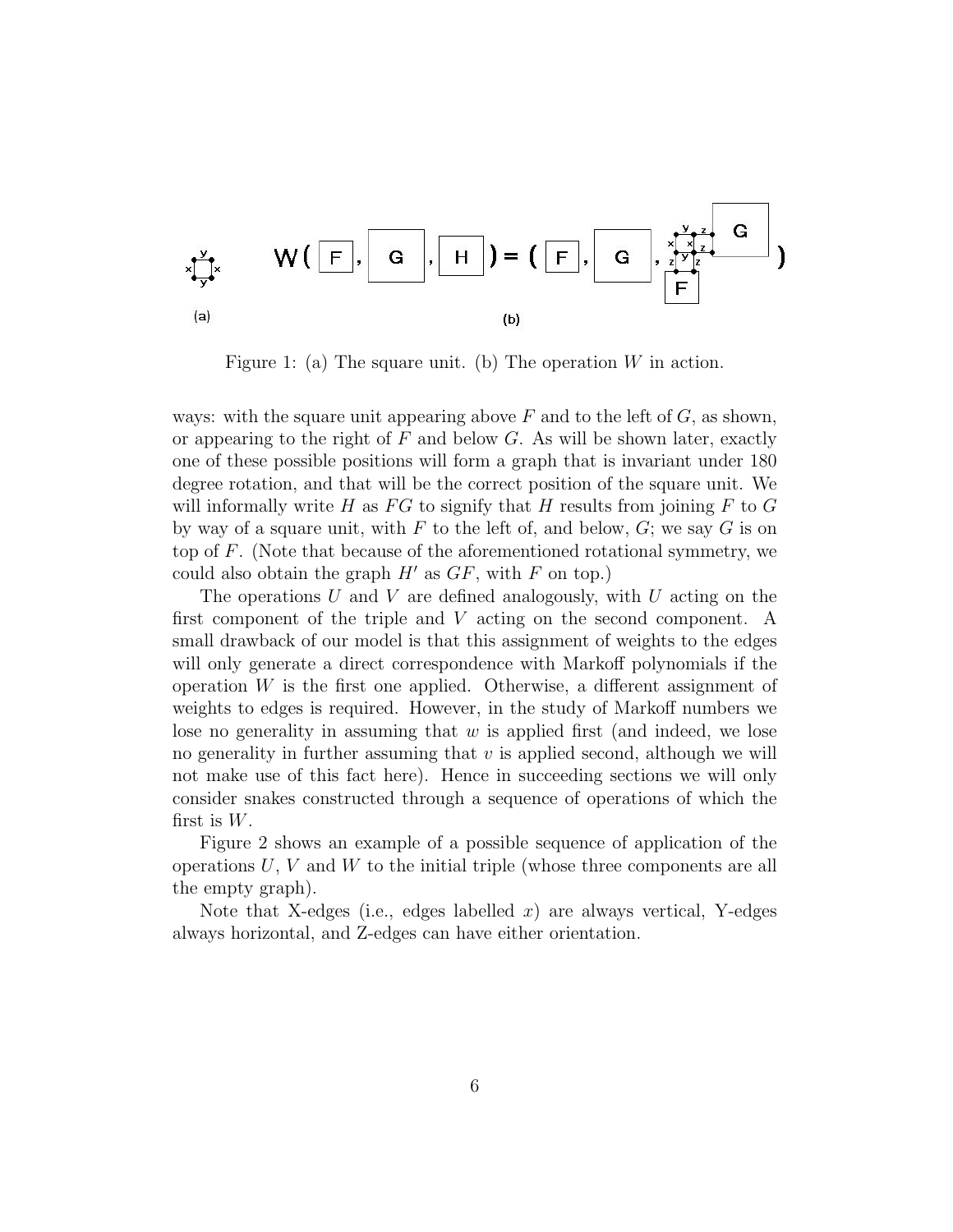

Figure 2: An example of snakes.

#### 1.4 Symmetry

To complete the definition of snakes we must prove that one of the possible positions of the square unit (shown in Figure 3) forms a symmetric snake.



Figure 3: The two positions for the square unit.

The proof is a simple induction. Consider a triple  $(F, G, H)$  obtained by repeated applications of the operations  $U, V$ , and  $W$ ; without loss of generality, we may assume that the operation  $W$  was the operation applied most recently, so that  $H = FG$ , as shown in Figure 4(a). Making use of the induction assumption, we may assume that  $F$ ,  $G$ , and  $FG$  are all symmetric. Then, if we apply (say)  $V$  to this triple, the new snake we construct can have either  $F$  or  $FG$  on top. For each of these cases there is a unique position of the square unit that makes the resulting  $FGF$  (or  $FFG$ ) snake symmetric, shown in Figure 4. It is visually clear that snake  $(b)$  is symmetric if F and G are symmetric. The symmetry of snake (c) may be less evident, but it is in fact the same graph as  $(b)$ , since FG has been assumed to be symmetric. That is, we can rotate the top  $FG$  in snake (c); on the one hand this converts  $(c)$  into (b), but on the other hand it has no effect since  $FG$  is invariant under rotation. Therefore, snake (c) is also symmetric. Later on, we will make use of both representations shown here in order to derive important facts about snakes.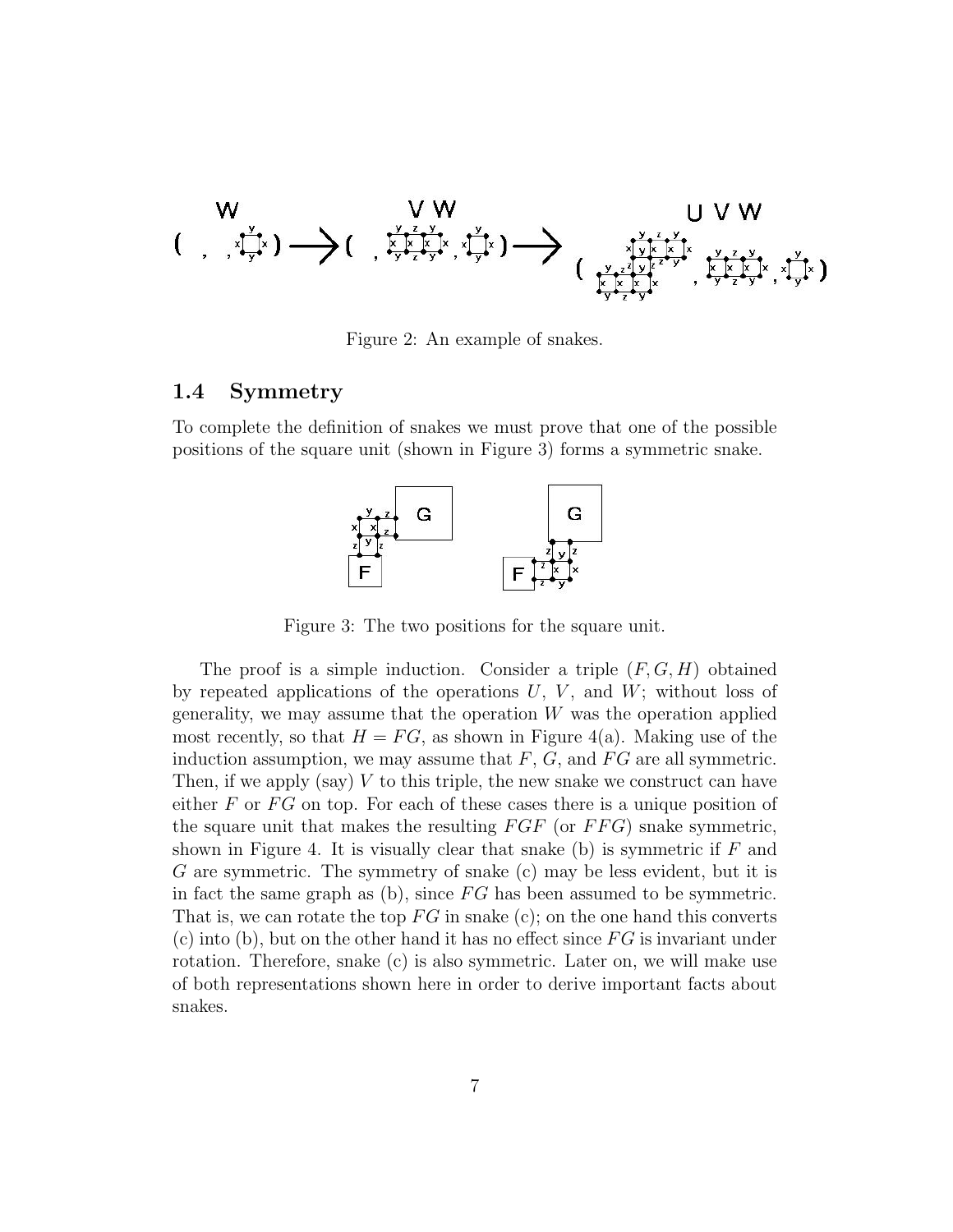

Figure 4: (a) The initial triple. (b)  $F$  on top. (c)  $FG$  on top.

### 2 Snake Markoff Polynomials

#### 2.1 Definition

We will represent the weighted sum of all (perfect) matchings of a snake  $F$  by  $M(F)$ , and we will call it the snake matching polynomial. (Hereafter, we will drop the modifier "perfect" and use the term "matching" to signify a perfect matching of a graph.) The snake Markoff Polynomial  $P(F)$  is defined to be  $M(F)$  divided by a monomial on x, y and z; the exponents of this monomial will depend on the snake and the first operation applied. If  $W$  is the first operation applied to the base case, as we have been assuming so far, then the monomial is  $x^{(h-2)/2}y^{(w-2)/2}z^{n/4}$ , where h is the height of the snake, w its width and  $n$  the number of vertices. E.g., the snake represented in Figure 5 has height 2, width 4 and 8 vertices. Its snake matching polynomial is  $M(F) = x^4 + 2x^2y^2 + y^4 + x^2z^2$  and its snake Markoff polynomial is  $M(F)$ divided by  $yz^2$ .

$$
\begin{array}{ccc}\n & x & y \\
\hline\n & x & x \\
y & z & y\n\end{array}
$$

Figure 5: (a) The VW snake.

#### 2.2 A main theorem

Each non-empty reduced word in the symbols  $u, v$ , and  $w$  whose rightmost (i.e. "first") symbol is w corresponds to a Markoff number-triple with a unique largest element  $m$ ; we may call this reduced word the "name" of the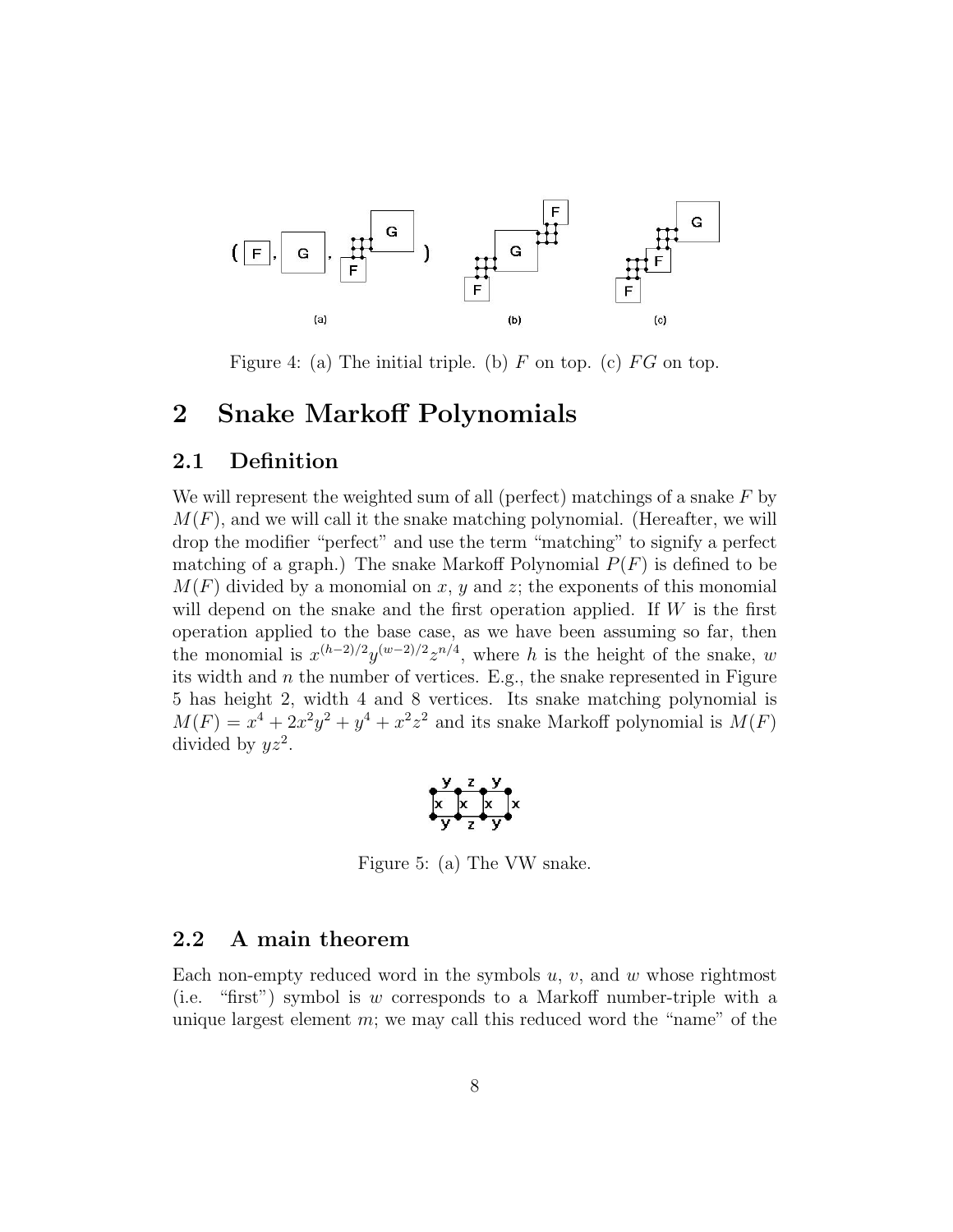associated Markoff polynomial  $p(x, y, z)$ . E.g., the word vw is associated with the (Laurent) polynomial

$$
\frac{x^2 + \left(\frac{x^2 + y^2}{z}\right)^2}{y} = \frac{x^4 + 2x^2y^2 + y^4 + x^2z^2}{yz^2}.
$$

Likewise, each non-empty reduced word in the symbols  $U, V,$  and  $W$ whose rightmost symbol is W corresponds to a triple of snakes whose largest (i.e. last-created) snake is some snake  $G$ . We may call the reduced word the "name" of the graph  $G$ . E.g., the word  $VW$  is the name of the snake shown in Figure 5.

**Theorem 2.1** Let  $x_n \cdots x_1$  be a reduced word representing a Markoff polynomial  $p(x, y, z)$ , and  $X_n \cdots X_1$  be a reduced word representing a snake G, where  $X_i$  is the upper case version of  $x_i$  for  $1 \leq i \leq n$ . Then  $p(x, y, z) = P(G)$ .

In other words, the Markoff polynomial represented by  $x_n \cdots x_1$  is the snake Markoff polynomial of the snake represented by  $X_n \cdots X_1$ , where  $X_i$  is U, V, or W according to whether  $x_i$  is  $u, v$ , or  $w$ .

The reader may check directly that the theorem holds for the words  $VW$ and vw.

### 3 Proofs

There are many different ways to prove the above theorem. The most direct proofs are based on a technique called graphical condensation (as described in [?]). A formal proof that makes uses of this technique is presented here, as well as the sketch of a second proof. Furthermore, we present an important property of cuts on the snake graphs that leads to two other proofs of the same theorem. One of these proofs is formally presented, whereas the second proof is only sketched.

#### 3.1 Equations

All proofs here presented will be based on mathematical induction and on the fact that Theorem 3.1 is in fact true for many base cases, which we will not check here. We will be concentrate our efforts on proving that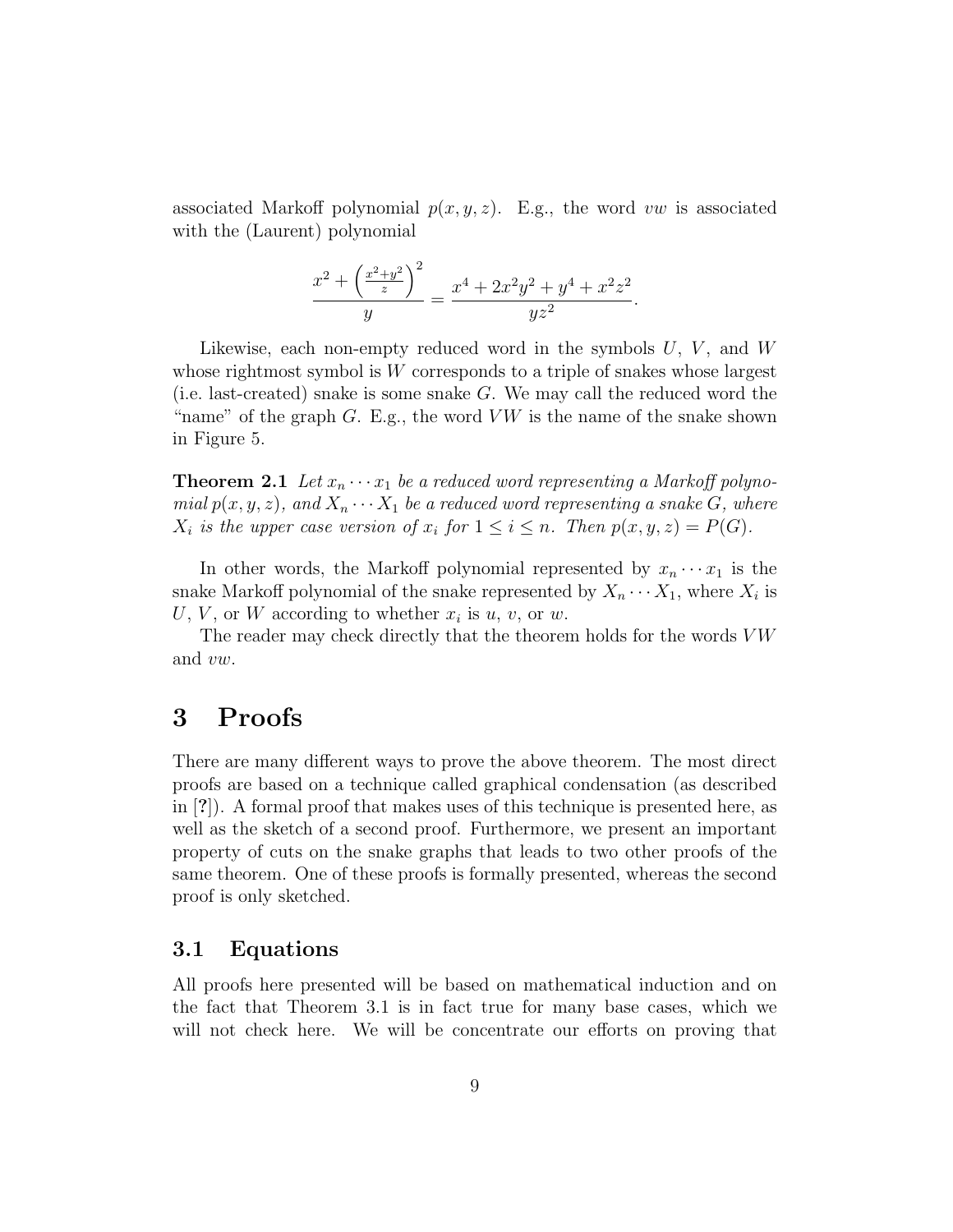the operations  $u, v$  and w are equivalent to  $U, V$  and  $W$ . If this is so, the structural induction step will be proved, and, therefore Theorem 3.1 will be true. But to prove that  $u, v$  and w are equivalent to  $U, V$  and W is to prove either (1) or (2) for the the snake Markoff Polynomials of triples of snakes generated by  $U, V$  and  $W$ . In other words, given a triple of graphs  $(F, G, H)$ and  $W(F, G, H) = (F, G, H')$  we have to prove that:

$$
P(H)P(H') = P(F)^{2} + P(G)^{2}
$$
\n(3)

$$
P(H) + P(H') = K(x, y, z)P(F)P(G)
$$
\n
$$
(4)
$$

(The claims for  $U(F, G, H)$  and  $V(F, G, H)$  are equivalent to the claim for  $W(F, G, H)$ ; the difference amount to relabeling the elements of the triple of graphs.)



Figure 6: (a)  $(F, G, H)$  (b)  $W(F, G, H)$  corresponding to (3). (c)  $W(F, G, H)$ corresponding to (4).

Let  $G = FH$ , i.e.  $(F, G, H) = V(F, G', H)$ . We can "simplify" the above equations by canceling out some of the terms in the denominators. Here we explicitly simplify equation (3). By inspection, we have that the powers of x,y, and z in the denominators of  $H' = FHF$ , H, F, and  $G = FH$  are as in Table 1 where  $n_H$  is the number of vertices in H,  $w_H$  is the width of H, and  $h_H$  is the height of H, and similar definitions apply to  $n_F$ ,  $w_F$  and  $h_F$ .

Applying this to equation (3), note that the sum of respective sums of the powers of x, y, and z in H and H' are equal to twice the powers of G. What this means is if we multiply equation (3) by the denominator of  $P(H)P(H')$ , it cancels out the denominator of both  $P(H)P(H')$  and  $P(G)^2$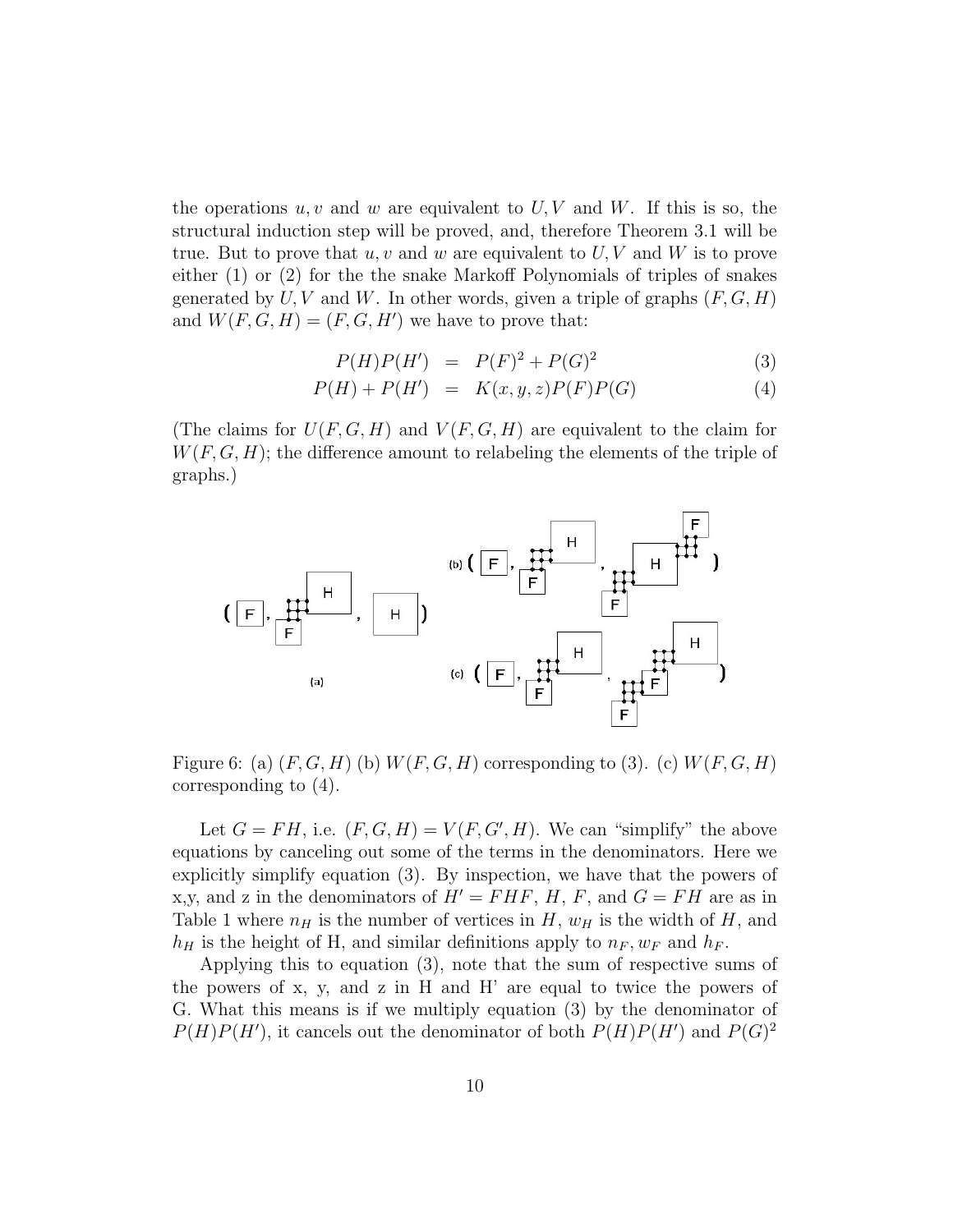| Graph      | Power of $x \perp$ | Power of $y$     | Power of z      |
|------------|--------------------|------------------|-----------------|
| $H' = FHF$ | $2h_F + h_H - 2$   | $2w_F + w_H - 2$ | $2n_F+n_H+8$    |
|            | $n_H - 2$          | $w_H$            | $n_H$           |
|            | $n_F-2$            | $w_F-2$          | $n_F$           |
| $G = FH$   | $h_F + h_H - 2$    | $w_F + w_H - 2$  | $n_F + n_H + 4$ |

Table 1: The powers of x,y, and z in the denominator for terms in equation (3).

to yield the terms  $M(H)M(H')$  and  $M(G)^2$ . Finally, if we multiply through by the denominator of  $P(H)P(H')$  and consider the  $P(F)^2$  term, we get

$$
x^{\frac{2h_F+2h_H-4}{2}}y^{\frac{2w_F+2w_H-4}{2}}z^{\frac{2n_F+2n_H+8}{4}}P(F)^2 = \frac{x^{\frac{2h_F+2h_H-4}{2}}y^{\frac{2w_F+2w_H-4}{2}}z^{\frac{2n_F+2n_H+8}{4}}}{x^{\frac{2h_F-4}{2}}y^{\frac{2w_F-4}{2}}z^{\frac{2n_F}{4}}}M(F)^2
$$
  
=  $x^{h_H}y^{w_H}z^{(n_H)/2+2}M(F)^2$ 

The final result is that equation (3) may be rewritten as

$$
M(H)M(H') = x^{h_H} y^{w_H} z^{(n_H)/2 + 2} M(F)^2 + M(G)^2
$$
\n<sup>(5)</sup>

A similar calculation simplifies equation (4).

$$
z^{(n_F)/2+2}y^{w_F}x^{h_F}M(H) + M(H') = (x^2 + y^2 + z^2)M(F)M(G),
$$
 (6)

#### 3.2 Graphical Condensation

From graph theory, a bipartite graph is one in which the vertex set may be partitioned into two sets such that no two vertices in within the same set are adjacent to one another (i.e. no single edge connects the two vertices). The bipartition of the vertices is equivalent to coloring every vertex one of two colors to satisfy the above condition. Applied to snake graphs, placing the opposite corners of a square unit in the same vertex set (making them the same color) demonstrates that it is a bipartite graph. Subsequent snake graphs by construction are also bipartite (see figure 7).

To prove theorem 2.1, we use graphical condensation as outlined in by Kuo in [?]. We restate the relevant results of [?] below.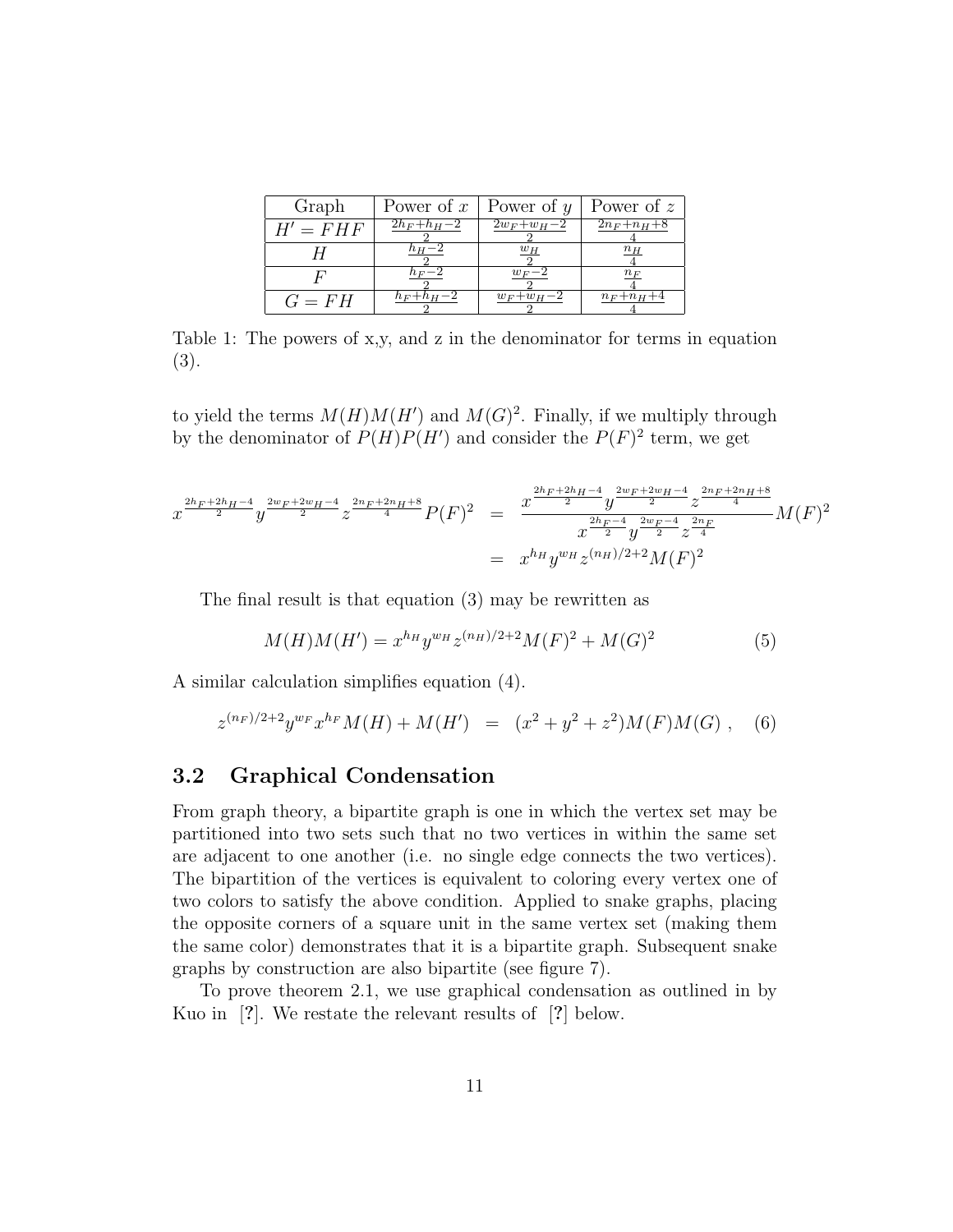

Figure 7: (a)The square unit as a bipartite graph. (b)VW as a bipartite graph constructed from square units.

**Theorem 3.1** Let  $G = (V_1, V_2, E)$  be a planar bipartite graph in which  $|V_1|$  = | $|V_2|$ . Let vertices a, b, c and d appear on G as in Figure 8(a). If  $a, c \in V_1$  and  $b, d \in V_2$ , then

$$
R(G)R(G - \{a, b, c, d\}) =
$$
  

$$
R(G - \{a, b\})R(G - \{c, d\}) + R(G - \{a, d\})R(G - \{b, c\})
$$

**Theorem 3.2** Let  $G = (V_1, V_2, E)$  be a planar bipartite graph in which  $|V_1|$  = | $|V_2|$ . Let vertices a, b, c and d appear on G, as in Figure 8(b). If  $a, b \in V_1$ and  $c, d \in V_2$ , then

$$
R(G - \{a, d\})R(G - \{b, c\}) =
$$
  
 
$$
R(G)R(G - \{a, b, c, d\}) + R(G - \{a, c\})R(G - \{b, d\})
$$

Here  $R(G)$  represents the weighted sum of the matchings of graph  $G$ , and  $G-S$ , where S is a set of vertices, is the graph obtained by removing all the vertices in S from G, and also all edges connected to those vertices.



Figure 8: (a) Set-up for Theorem 3.1. (b) Set-up for Theorem 3.2.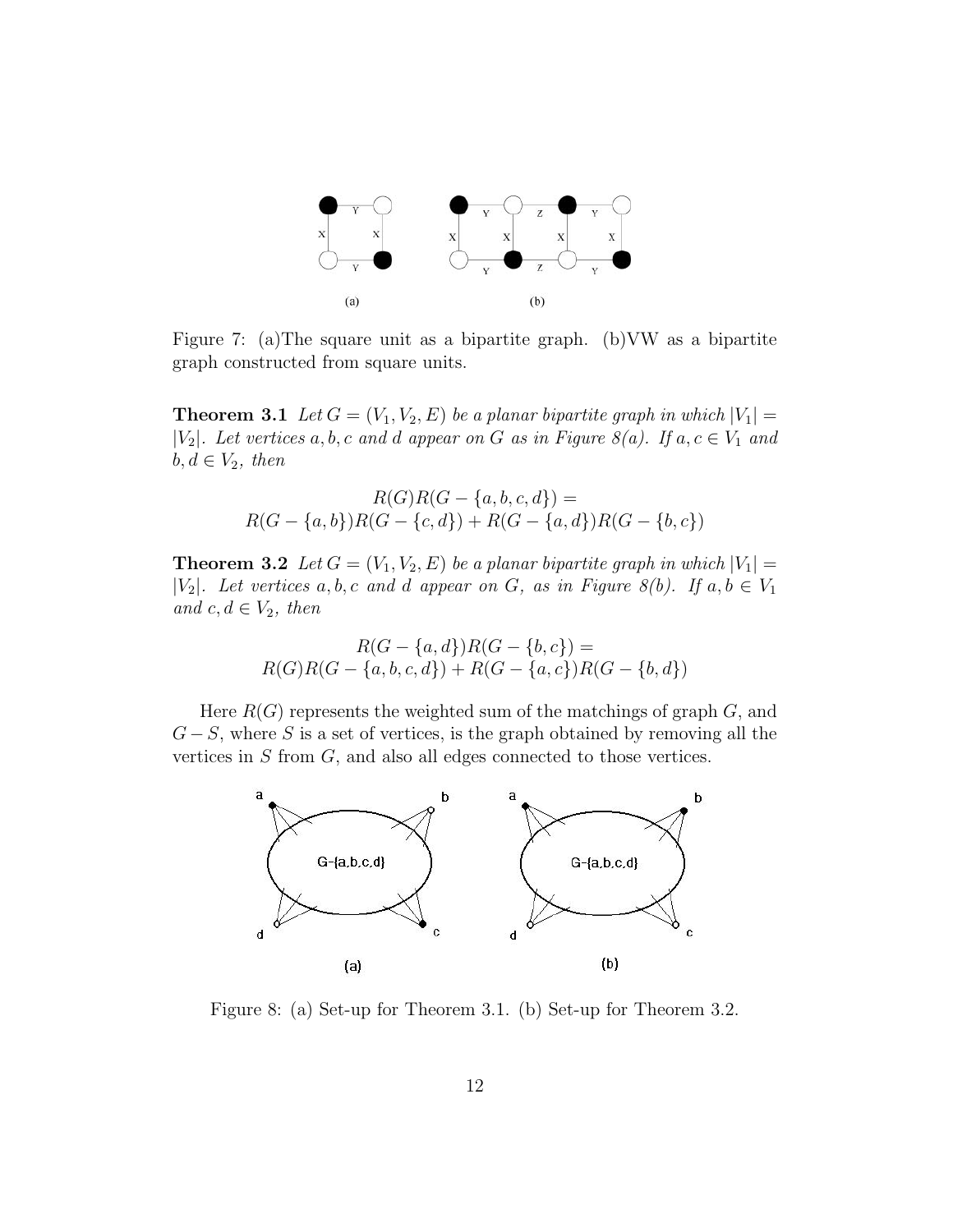#### 3.3 Using Graphical Condensation I

The first proof will show that equation (6) holds by an application of Theorem 3.2 to the graph  $H'$  (Figure 7).

As defined before  $(F, G, H') = W(V(F, G', H))$ , thus we can represent H' as a combination of Fs, Hs and square units as in Figure 9.



Figure 9:  $H' = HFF$  and its labeled vertices for the first graphical condensation proof.

Note that if we label the vertices  $a, b, c, d$  as in Figure 9 and our snakes are thought of as bipartite graphs, then  $a$  and  $b$  belong to the same half of the graph, and c and d to a different half. Hence, we can apply theorem 3.2.

Let us count the weighted matchings of each of the graphs necessary for the application of theorem 3.2:

•  $H' - \{a, d\}$ 

We obtain three disconnected components:

- An X-edge;
- $-$  A copy of  $H$ ;
- $-$  Two copies of F connected by a unit square. The unit square has two matchings. One uses two X-edges, in which case we obtain  $M(F)^2x^2$  matchings for FF, and the other one uses two Y-edges, in which case we obtain  $M(F)^2 y^2$  matchings for FF. There is also a third possibility in which we use the Z-edges connected to the unit square. By the symmetry of  $F$ , it is not hard to see that this case generates  $M(F)^2 z^2$  new matchings of FF.

Therefore,

$$
M(H' - \{a, d\}) = x(x^2 + y^2 + z^2)M(H)M(F)^2
$$
 (7)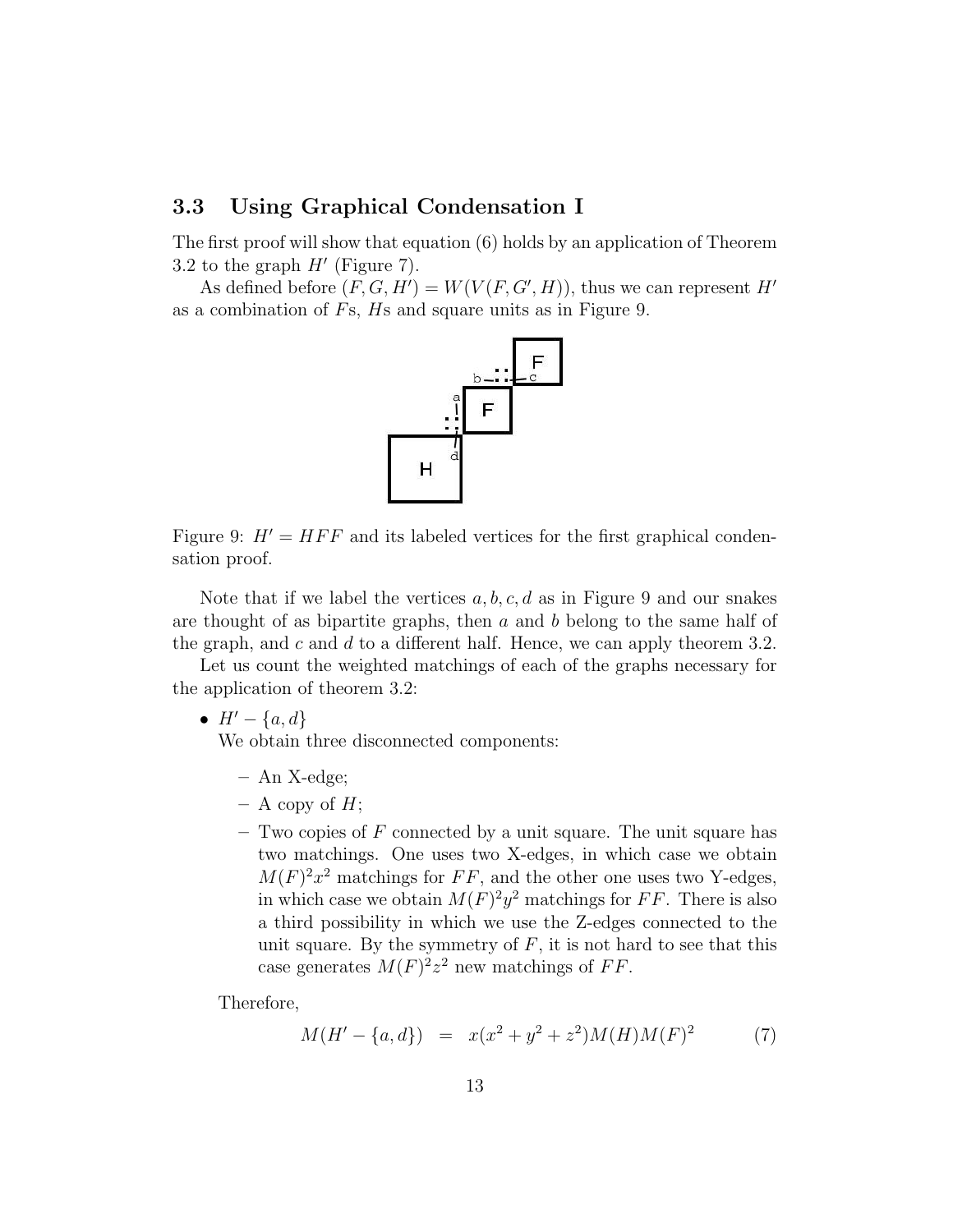•  $H' - \{b, c\}$ 

Again, we obtain three disconnected components:

- A Y-edge;
- $-$  A copy of  $F$ ;
- A copy of  $HF = G$ .

Therefore,

$$
M(H' - \{b, c\}) = yM(G)M(F)
$$
 (8)

•  $H' - \{a, c\}$  or  $H' - \{b, d\}$ 

The central  $F$  part, as well as the two square units of  $H'$  have forced matchings, and the other  $F$  and  $H$  parts of the graph are "free". We can simply count the forced matchings to obtain

$$
M(H' - \{a, c\}) = z^{(n_F)/4 + 1} y^{(w_F)/2} x^{(h_F)/2 + 1} M(F) M(H) \tag{9}
$$

$$
M(H' - \{b, d\}) = z^{(n_F)/4 + 1} y^{(w_F)/2 + 1} x^{(h_F)/2} M(F) M(H) \quad (10)
$$

•  $H' - \{a, b, c, d\}$ 

$$
M(H' - \{a, b, c, d\}) = xyM(F)^{2}M(H)
$$
\n(11)

Using Theorem 3.2 we can put equations  $(7)-(11)$  together to obtain

$$
z^{(n_F)/2+2}y^{w_F}x^{h_F}M(H) + M(H') = (x^2 + y^2 + z^2)M(F)M(G),
$$
 (12)

which is exactly the same as equation (6).

#### 3.4 Using Graphical Condensation II

By a similar application of theorem 3.1 to  $H'$  with a different assignment of the vertices  $a, b, c, d$  (see Figure 8) we can prove equation (5), but the new proof does not provide us with any further information, and it is not shown here.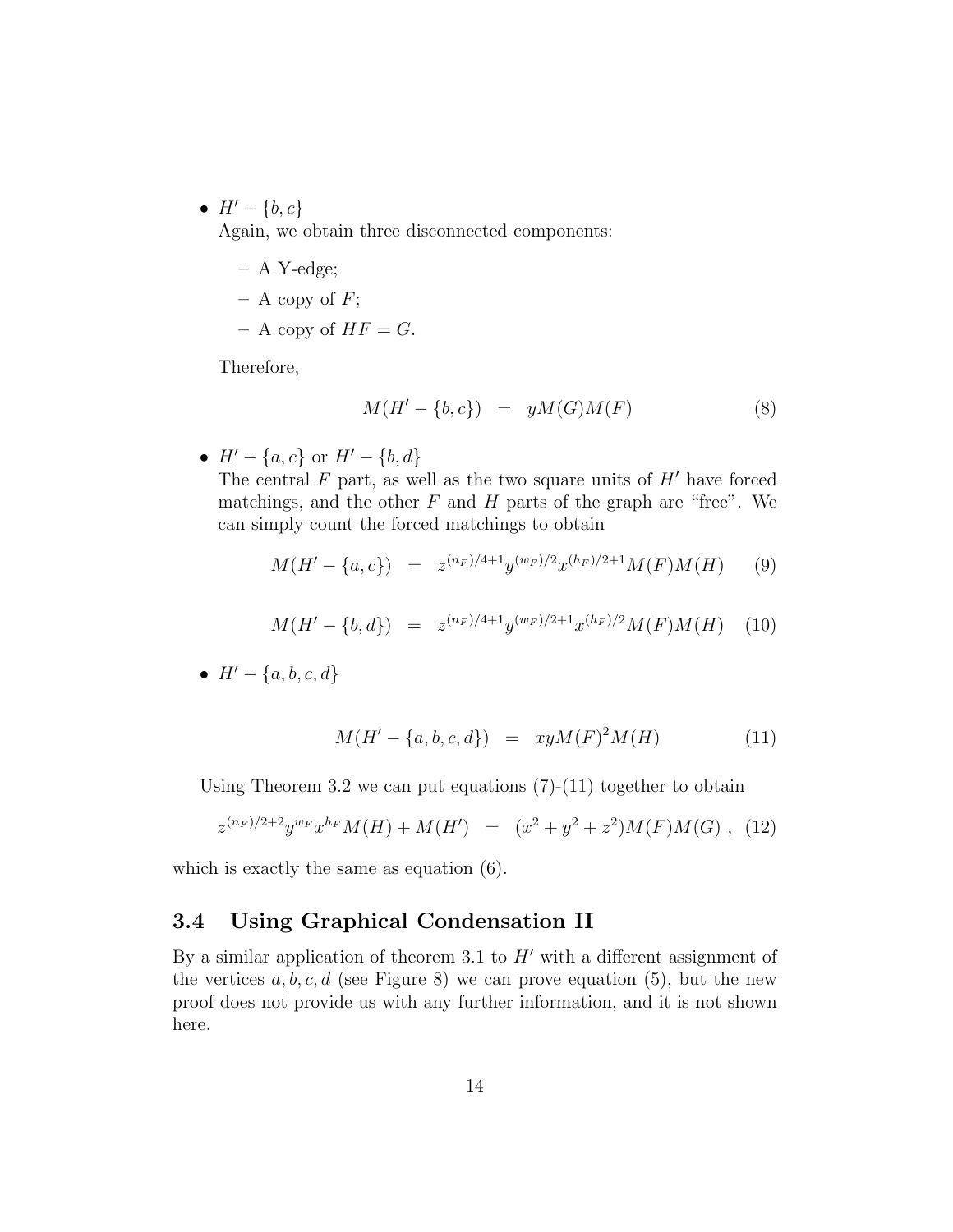

Figure 10:  $H' = FHF$  and its labeled vertices for the second graphical condensation proof.

#### 3.5 Cuts of Snakes

Snake graphs have the property that their width along the "spinal column" of the snake is always two. This fact can be used to prove a useful property relating cuts to matchings of snakes. Consider two different matchings of the same snake. If we "superimpose" them into a single snake, in general, we can find a cut through the resulting "double-snake" that separates the corners of the snake. But there are particular matchings for which no cuts of the "double-snake" can be found. Those matchings must, together, use all the edges that constitute the border of the graph.

As in Figure (9) there are only two matchings of the same snake that do not share a common cut when superimposed on top of each other. One of those matchings has only X-edges and horizontal Z-edges (matching 1) and the other one has only Y-edges and vertical Z-edges (matching 2).

#### 3.6 Using Cuts I

This special property of snakes leads to two other proofs of Theorem 3.1. First we prove equation (5), and then we sketch the proof of equation (6).

Equation (5) represents a bijection between the matchings of the graphs  $H \cup H'$  and  $F \cup F$  plus  $G \cup G$ .

First note that  $G \cup G$  can be represented by the union of a copy of G with a rotated copy of  $G$ , since snakes are symmetric.

If one of the pairs of Z-edges connecting to the H parts of  $G \cup G$  is not used in a matching, then we can rearrange the parts of this graph to obtain a matching of  $H \cup H'$  (Figure 11 - (a) and (b)). If both pairs of Z-edges are being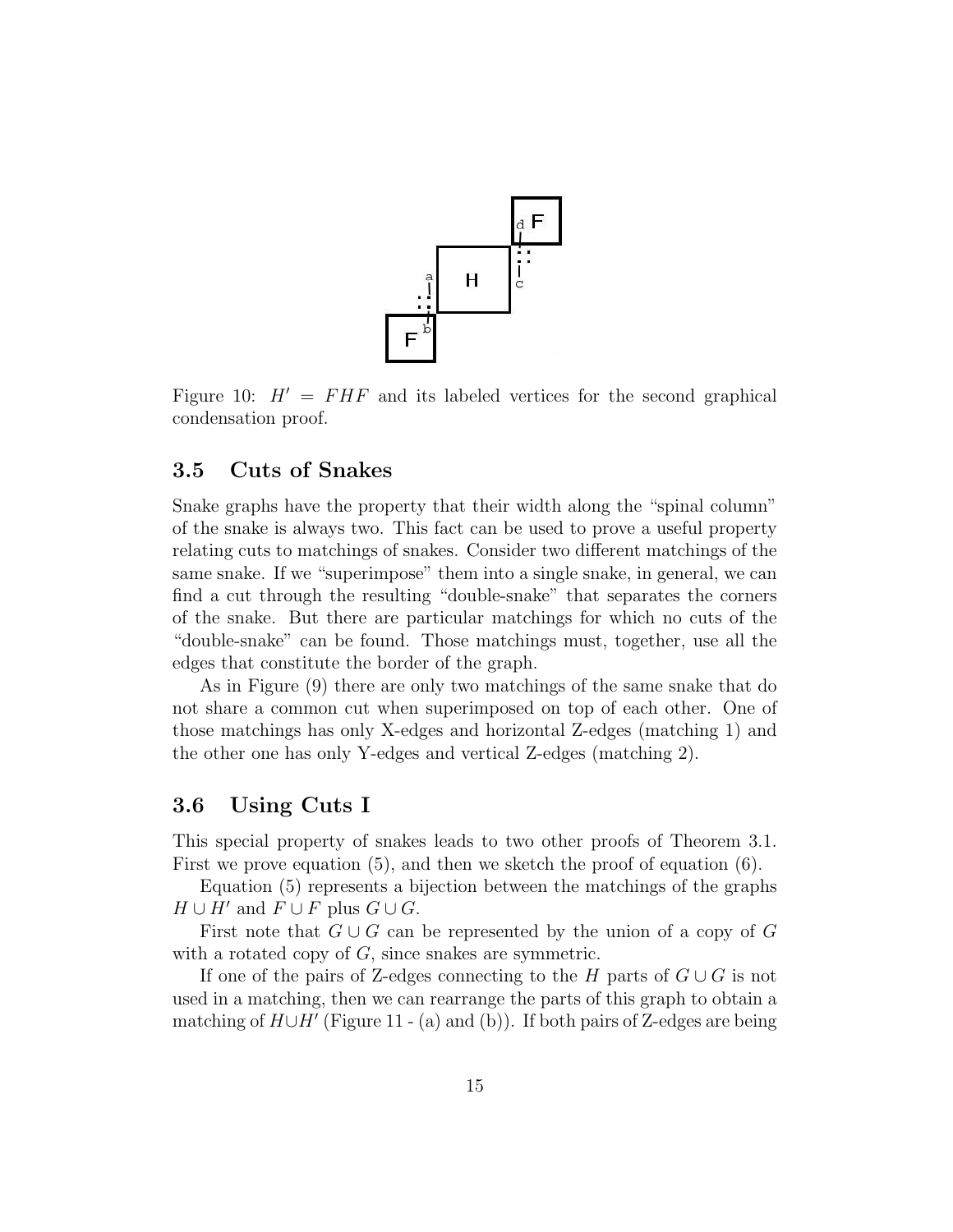

Figure 11: Using Cuts I.

used, then the  $H$  parts will have a common cut when superimposed (since they both have the ending vertices of an Y-edge being used by "exterior" graphs, which is equivalent to them both having a Y-edge), and we can rearrange the parts of the graph using a cut to get a matching of  $H \cup H'$ (Figure 11 - (c) and (d)).



Figure 12: (a) We rearrange the parts of  $G \cup G \cdots$  (b) to obtain  $H \cup H'$ . (c) We use a cut of H to rearrange the parts of  $G \cup G \cdots$  (d) to obtain  $H \cup H'$ .

Now, to complete the bijection, we look at the matchings of the H part in  $H'$  that do not share a common cut with the matchings of  $H$  in the graph  $H \cup H'$ . These matchings are unique, as shown in the previous section, and to include them we only have to add  $z^{(n_H)/2+2}y^{w_H}x^{h_H}M(F)^2$  matchings to the equation. Therefore,

$$
M(H)M(H') = z^{(n_H)/2+2} y^{w_H} x^{h_H} M(F)^2 + M(G)^2,
$$

which is equation  $(5)$ .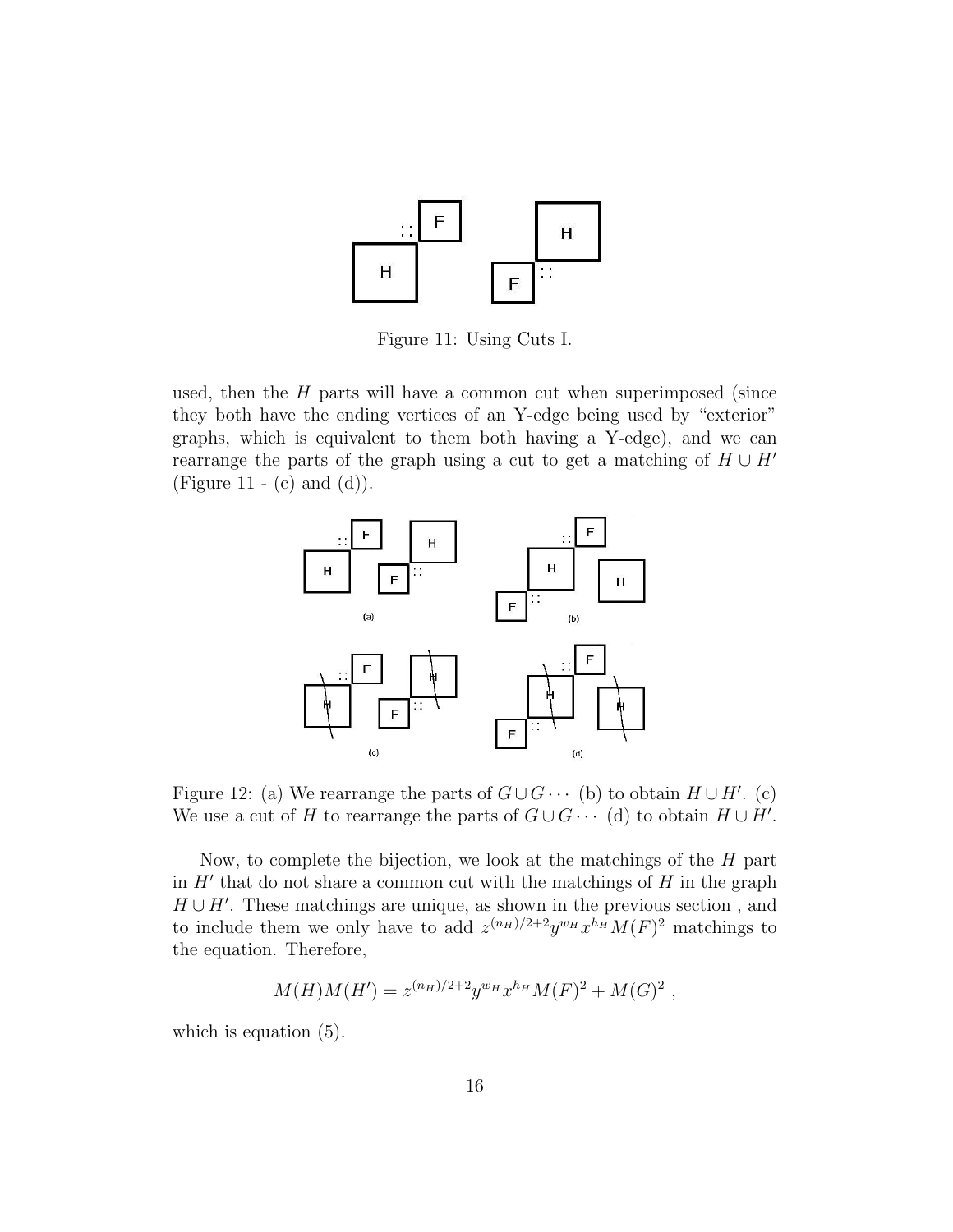#### 3.7 Using Cuts II

There is still a second proof based on cut arguments, but it will not be shown here, as it is a fairly complicated proof with many unimportant details. The new argument would prove equation (6) by analyzing the different possibilities for matchings of the bottom connecting square unit in Figure 4(c).

### 4 Snakes: Two Special Cases

We note two special cases of the Markoff numbers and their associated snake graphs. In [?], it was noted that the alternate Fibonacci numbers  $1, 2, 5, 13, 34, 89, \ldots$  correspond to matchings of a 2-by-n grid. It is also possible to generate these numbers by applying the replacement operations on  $u, v, u, v, u, v, \cdots$  on the initial Markoff triple  $(1,1,1)$ . Applying the corresponding operations  $U, V, U, V, \cdots$  to the initial empty triple of graphs yields snake graphs in which the next triple is created by adjoining the longer of the two 2-by-n snake graphs to an empty graph creating a longer 2-by-n snake graph (see Figure 13). Thus the Markoff combinatorial interpretation specializes to an earlier known interpretation for the Fibonacci numbers. [?]



Figure 13: From top to bottom, the snakes corresponding to  $V, UV, VUV,$ and UVUV, respectively with 2, 5, 13, and 34 matchings.

The second special case we consider are the Markoff numbers generated by the replacement operations  $u, v, w, u, v, w, \ldots$ . Starting from the initial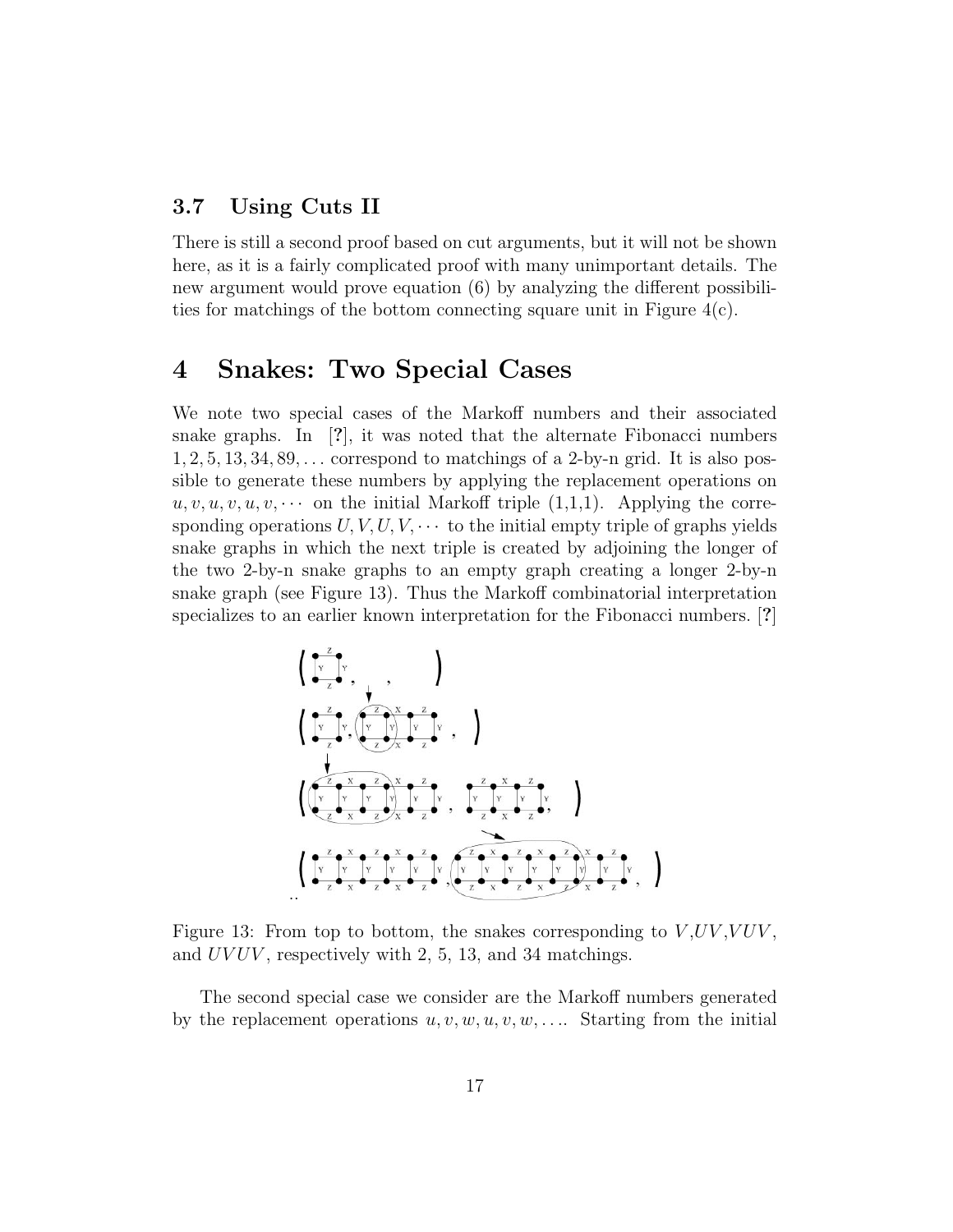

Figure 14: Following the arrows, the graph of U, VU, WVU, and UWVU. Components of the previous graphs that have been adjoined together are circled.

triple of empty graphs, the corresponding operations  $U, V, W, U, V, W, \ldots$  correspond to adjoining the two largest snake graphs of a triple to generate a new triple. Thus, this is the fastest growing sequence of Markoff numbers using the replacement operations that can be generated. The largest graphs in the triples U, VU, WVU, and UWVU are shown in Figure 14. Note that each successive snake graph is consists of the previous two snake graphs adjoined together.

As noted by Gabriel Carroll and David Speyer that the snakes generated in this manner thus have slopes approaching the golden ratio or equivalently the inverse of the golden ratio (see Figure 15). The issue of snake graphs and their slopes will be discussed in a separate paper.



Figure 15: The largest snake graph in the triple UWVU. Embedding it into a lattice shows that this snake in the sequence has slope approximately  $\frac{3}{5}$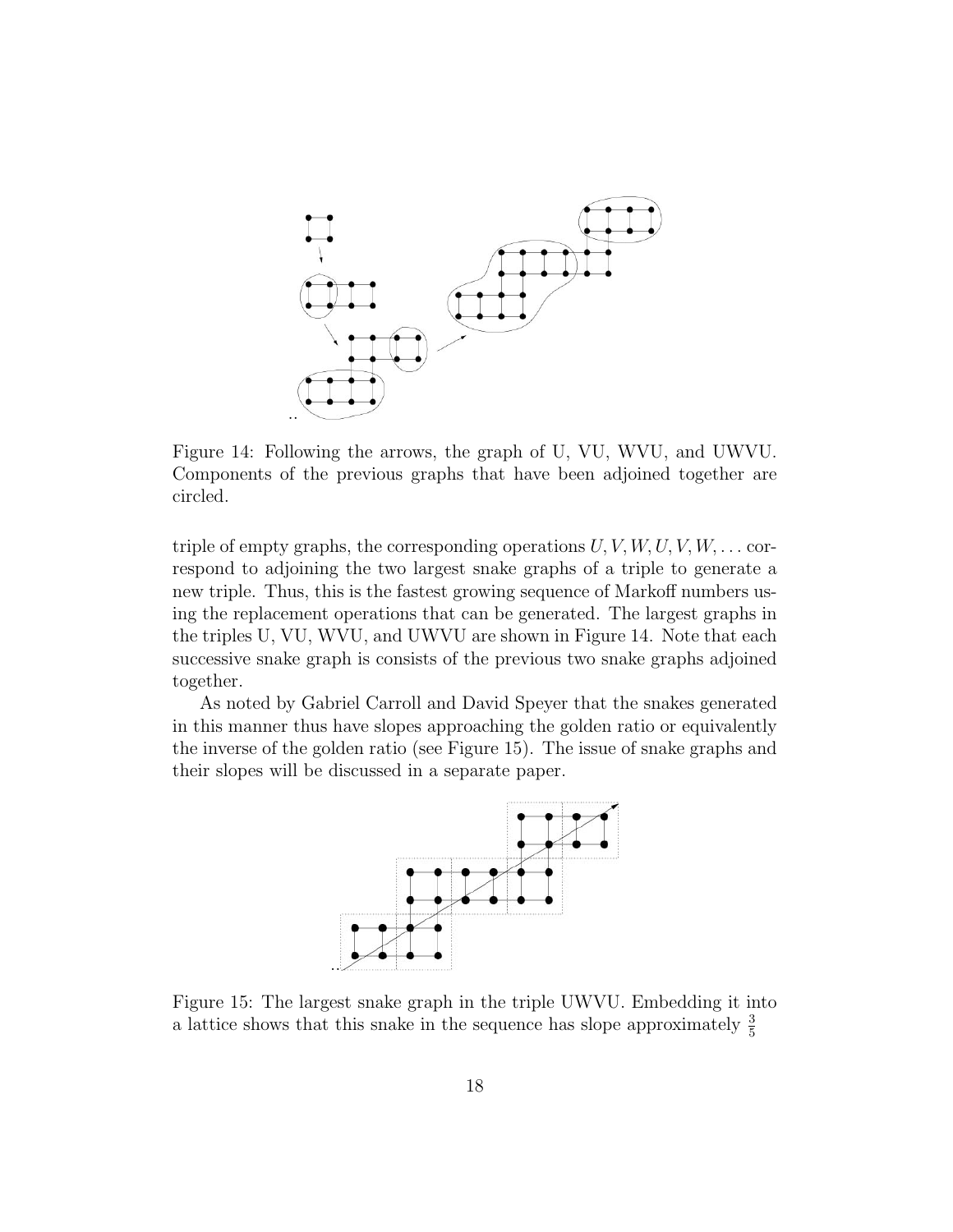## 5 A conjectured generalization

One direct generalization of the Markoff numbers is if we consider n-tuples, instead of triples of numbers, and redefine all operations to act on n-tuples.

#### 5.1 Definition

Let

$$
K(X_1, X_2, \ldots, X_n) = \frac{\sum_{1}^{n} X_i^2}{\prod_{1}^{n} X_i}.
$$

If  $(x_1, x_2, \ldots, x_n)$  is our starting n-tuple, then  $(Y_1, Y_2, \ldots, Y_n)$  is a Markoff n-tuple if and only if

$$
K(Y_1, Y_2, \ldots, Y_n) = K(x_1, x_2, \ldots, x_n).
$$

Define the operations  $O_i$ , similar to  $O_n$  as below:

$$
O_n(Y_1, Y_2, \dots, Y_n) = (Y_1, Y_2, \dots, \frac{\sum_{i=1}^{n-1} Y_i^2}{Y_n}) = (Y_1, Y_2, \dots, Y_n')
$$

It can be algebraically verified that these operations will take Markoff ntuples to Markoff n-tuples.

#### 5.2 Laurent polynomials

As before, there is a simple proof that all the polynomials generated by the operations  $O_i$  will be Laurent polynomials.

$$
Y_n + Y_n' = Y_n + \frac{\sum_{1}^{n-1} Y_i^2}{Y_n} = K(Y_1, Y_2, \dots, Y_n) \prod_{1}^{n-1} Y_i = K(x_1, x_2, \dots, x_n) \prod_{1}^{n-1} Y_i
$$

Therefore, if  $Y_1, Y_2, \ldots, Y_n$  are Laurent polynomials then  $Y'_n$  is the sum and product of Laurent polynomials and is then a Laurent polynomial itslef.

By induction, all polynomials generated by the operations  $O_i$  from  $(x_1, x_2, \ldots, x_n)$ will have the Laurentness property.